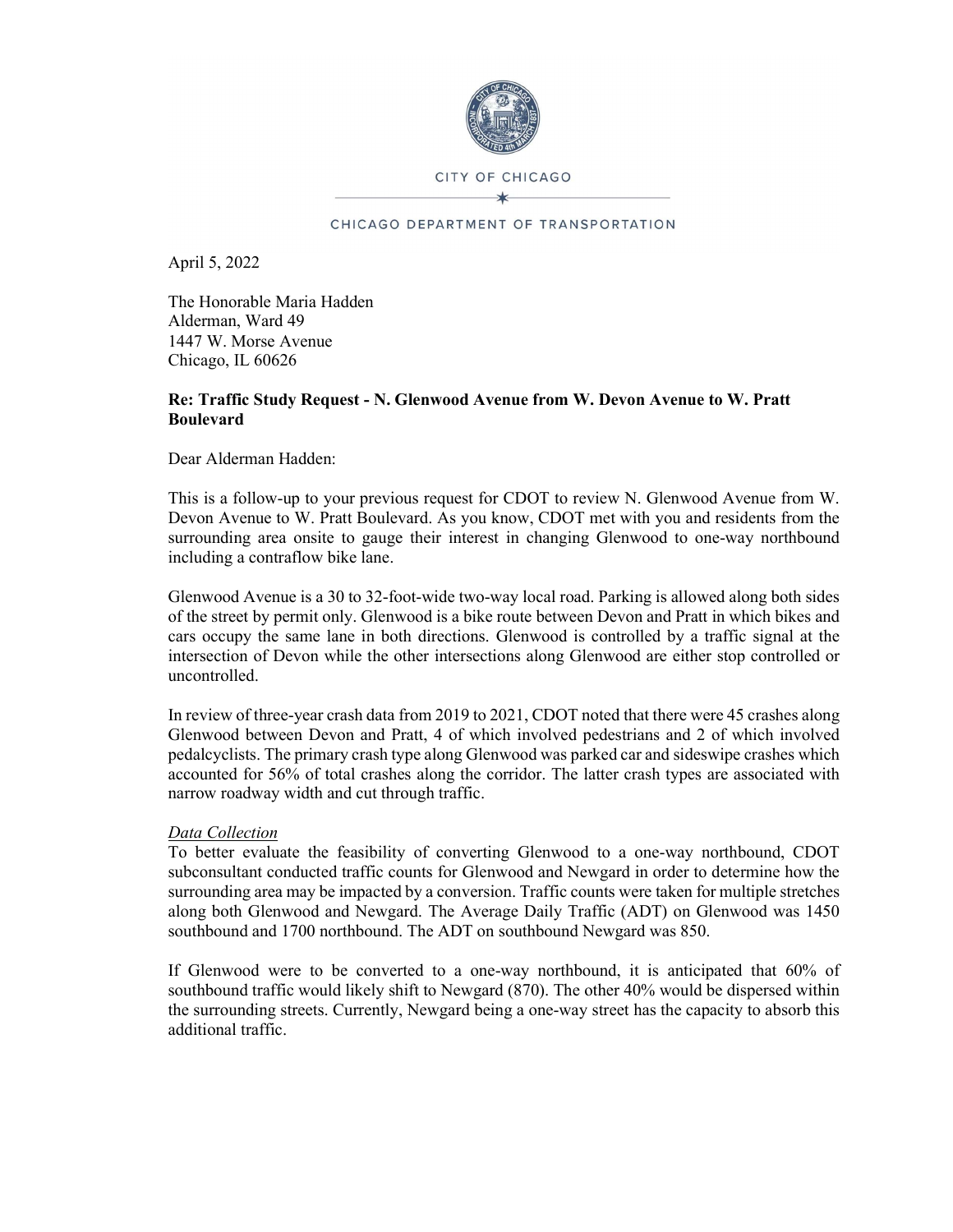## Two-Way to One-Way Conversion

One of the challenges with converting a 30-foot-wide street to a one-way is the wide travel lane created. Wide travel lanes typically result in higher speeds which can be mitigated by additional traffic calming such as bump-outs or bike lanes. With the addition of a contraflow bike lane, the cross section would be similar to the image below:



Figure 1: Proposed Cross Section

This cross section would align with the similar footprint of Glenwood south of Ridge where a contraflow bike lane exists. Therefore, CDOT would support the one-way conversion proposal if a contraflow bike lane is also installed in tandem to calm traffic and provide an option for biking both northbound and southbound.

If you are interested in converting Glenwood Avenue, from Devon to Pratt, to a one-way street, please coordinate with CDOT on the timing to introduce the following ordinance to City Council:

### Single Direction

N. Glenwood Avenue; N. Glenwood Avenue from W. Devon Avenue to W. Pratt Boulevard; One-Way Northerly, except bikes

In the meantime, a funding source will need to be identified before CDOT develops signage and pavement marking plans for the one-way conversion and contraflow bike lane. If your office wishes to proceed with this project, please contact CDOT to determine the appropriate timeline for each of the necessary administrative, design, and construction processes.

### Additional Traffic Calming

Upon implementation of the directional change, CDOT can work with your office to determine whether any additional traffic calming devices are needed, especially on Newgard.

# **Signal Modifications**

If your office proceeds with converting Glenwood to a one-way northbound, signal modifications must be made at Devon and Glenwood for southbound traffic. Please contact CDOT for additional information on what is required.

Please contact me at 312-742-3847 if you have any questions.